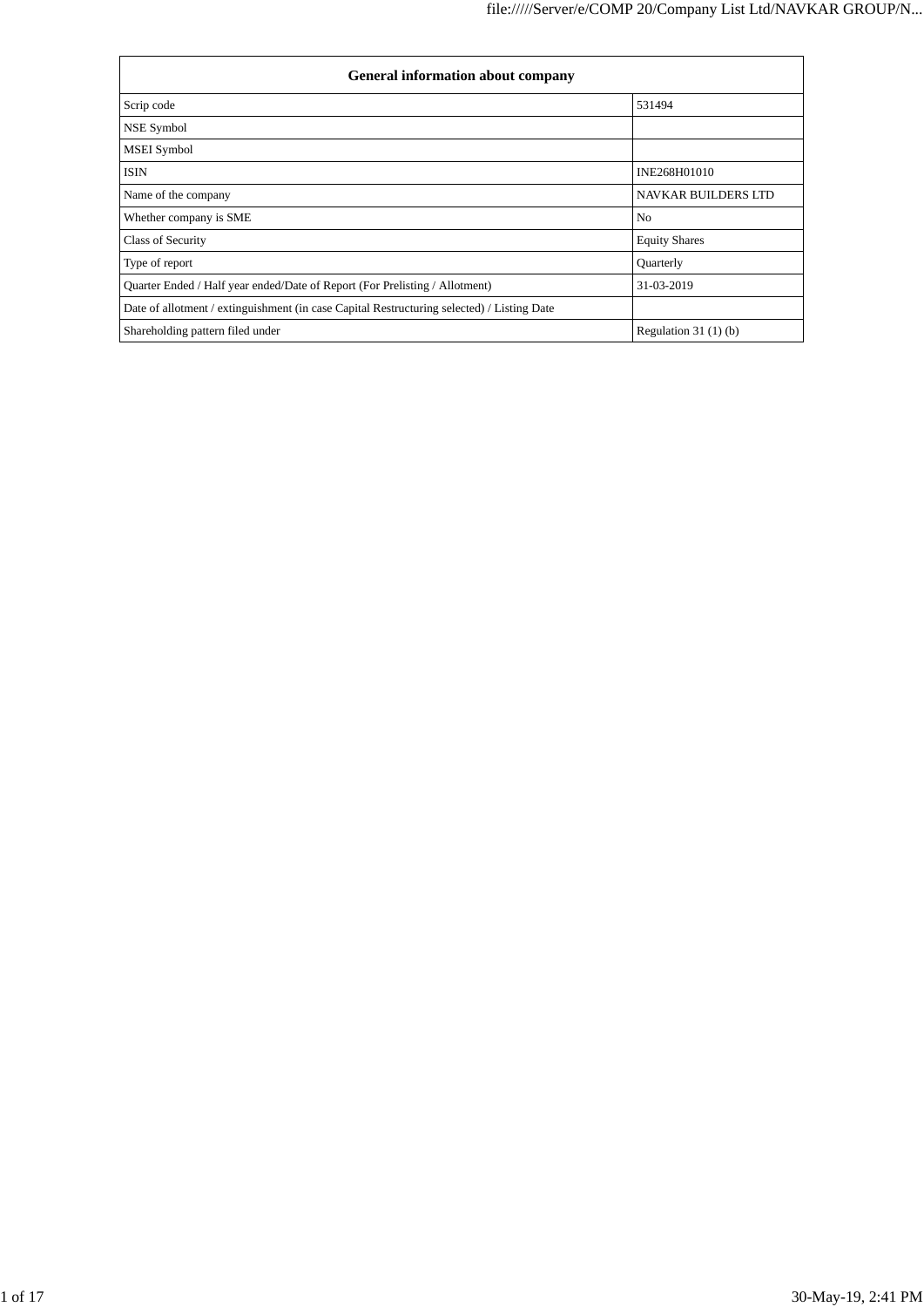|            | <b>Declaration</b>                                                                        |                |                                |                       |                            |  |  |  |  |
|------------|-------------------------------------------------------------------------------------------|----------------|--------------------------------|-----------------------|----------------------------|--|--|--|--|
| Sr.<br>No. | Particular                                                                                | Yes/No         | Promoter and<br>Promoter Group | Public<br>shareholder | Non Promoter-Non<br>Public |  |  |  |  |
|            | Whether the Listed Entity has issued any partly paid up<br>shares?                        | N <sub>o</sub> | N <sub>0</sub>                 | N <sub>0</sub>        | N <sub>0</sub>             |  |  |  |  |
| 2          | Whether the Listed Entity has issued any Convertible<br>Securities?                       | N <sub>0</sub> | N <sub>0</sub>                 | N <sub>0</sub>        | N <sub>0</sub>             |  |  |  |  |
| 3          | Whether the Listed Entity has issued any Warrants?                                        | Yes            | Yes                            | Yes                   | N <sub>0</sub>             |  |  |  |  |
| 4          | Whether the Listed Entity has any shares against which<br>depository receipts are issued? | N <sub>0</sub> | No.                            | N <sub>0</sub>        | N <sub>0</sub>             |  |  |  |  |
| 5          | Whether the Listed Entity has any shares in locked-in?                                    | Yes            | N <sub>0</sub>                 | Yes                   | N <sub>0</sub>             |  |  |  |  |
| 6          | Whether any shares held by promoters are pledge or<br>otherwise encumbered?               | N <sub>0</sub> | No                             |                       |                            |  |  |  |  |
|            | Whether company has equity shares with differential<br>voting rights?                     | N <sub>0</sub> | N <sub>0</sub>                 | N <sub>0</sub>        | N <sub>0</sub>             |  |  |  |  |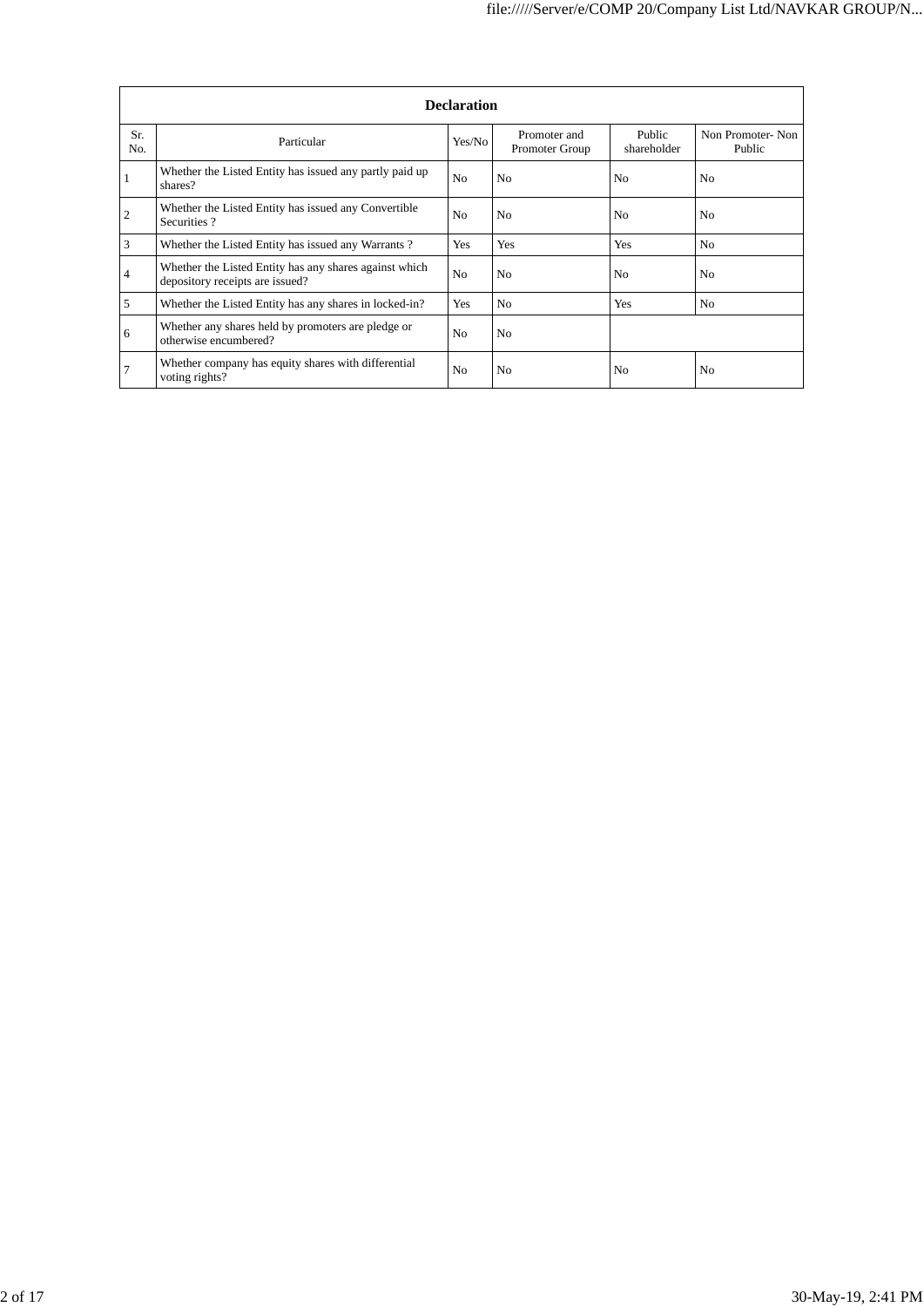|                 |                                           |                         |                           |                  |                          |                                                  | Table I - Summary Statement holding of specified securities      |                           |       |                     |            |
|-----------------|-------------------------------------------|-------------------------|---------------------------|------------------|--------------------------|--------------------------------------------------|------------------------------------------------------------------|---------------------------|-------|---------------------|------------|
|                 |                                           | No. of                  | No. Of<br>Partly<br>paid- | No. Of<br>shares | Total nos.               | Shareholding as<br>a % of total no.<br>of shares | Number of Voting Rights held in each<br>class of securities (IX) |                           |       |                     |            |
| Category<br>(I) | Category of<br>shareholder                | Nos. Of<br>shareholders | fully paid<br>up equity   | up<br>equity     | underlying<br>Depository | shares held<br>$(VII) =$                         | (calculated as<br>per SCRR,                                      | No of Voting (XIV) Rights |       |                     | Total as a |
| (II)            | (III)                                     | shares<br>held $(IV)$   | shares<br>held<br>(V)     | Receipts<br>(VI) | $(IV)+(V)+$<br>(VI)      | 1957) (VIII) As<br>a % of<br>$(A+B+C2)$          | Class eg:<br>X                                                   | Class<br>eg:y             | Total | $%$ of<br>$(A+B+C)$ |            |
| (A)             | Promoter &<br>Promoter<br>Group           | $\overline{2}$          | 6970700                   |                  |                          | 6970700                                          | 35.06                                                            | 6970700                   |       | 6970700             | 35.06      |
| (B)             | Public                                    | 1767                    | 12913100                  |                  |                          | 12913100                                         | 64.94                                                            | 12913100                  |       | 12913100            | 64.94      |
| (C)             | Non<br>Promoter-<br>Non Public            |                         |                           |                  |                          |                                                  |                                                                  |                           |       |                     |            |
| (C1)            | <b>Shares</b><br>underlying<br><b>DRs</b> |                         |                           |                  |                          |                                                  |                                                                  |                           |       |                     |            |
| (C2)            | Shares held<br>by<br>Employee<br>Trusts   |                         |                           |                  |                          |                                                  |                                                                  |                           |       |                     |            |
|                 | Total                                     | 1769                    | 19883800                  |                  |                          | 19883800                                         | 100                                                              | 19883800                  |       | 19883800            | 100        |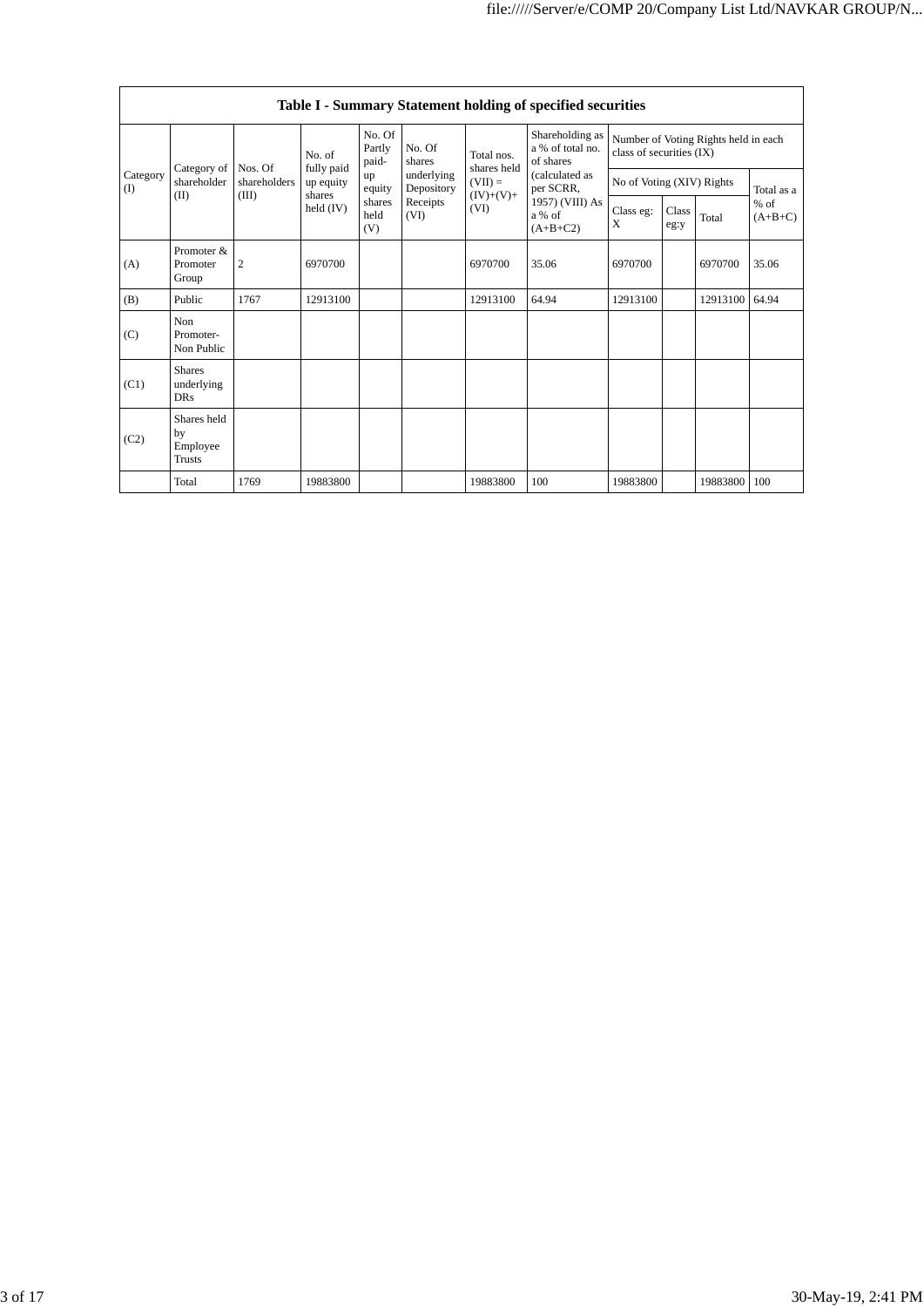|                         |                                                |                                                                                          |                                                                                    |                                                                     | Table I - Summary Statement holding of specified securities                                                                                                                             |                                        |                                                      |                                                                               |                                                    |                                       |
|-------------------------|------------------------------------------------|------------------------------------------------------------------------------------------|------------------------------------------------------------------------------------|---------------------------------------------------------------------|-----------------------------------------------------------------------------------------------------------------------------------------------------------------------------------------|----------------------------------------|------------------------------------------------------|-------------------------------------------------------------------------------|----------------------------------------------------|---------------------------------------|
| Category<br>(I)<br>(II) | Category of<br>shareholder                     | No. Of<br><b>Shares</b><br>Underlying<br>Outstanding<br>convertible<br>securities<br>(X) | No. of<br><b>Shares</b><br>Underlying<br>Outstanding<br><b>Warrants</b><br>$(X_i)$ | No. Of<br><b>Shares</b><br>Underlying<br>Outstanding<br>convertible | Shareholding,<br>as a % assuming<br>full conversion<br>of convertible<br>securities (as a<br>percentage of<br>diluted share<br>capital) $(XI)$ =<br>$(VII)+(X)$ As a<br>% of $(A+B+C2)$ | Number of<br>Locked in shares<br>(XII) |                                                      | Number of<br><b>Shares</b><br>pledged or<br>otherwise<br>encumbered<br>(XIII) |                                                    | Number of<br>equity shares<br>held in |
|                         |                                                |                                                                                          |                                                                                    | securities and<br>No. Of<br>Warrants (Xi)<br>(a)                    |                                                                                                                                                                                         | No. (a)                                | As a $%$<br>of total<br><b>Shares</b><br>held<br>(b) | No.<br>(a)                                                                    | As a %<br>of total<br><b>Shares</b><br>held<br>(b) | dematerialized<br>form $(XIV)$        |
| (A)                     | Promoter &<br>Promoter<br>Group                |                                                                                          | 379500                                                                             | 379500                                                              | 36.18                                                                                                                                                                                   |                                        |                                                      |                                                                               |                                                    | 6970700                               |
| (B)                     | Public                                         |                                                                                          | 50000                                                                              | 50000                                                               | 63.82                                                                                                                                                                                   | 2430500                                | 18.82                                                |                                                                               |                                                    | 12738700                              |
| (C)                     | Non<br>Promoter-<br>Non Public                 |                                                                                          |                                                                                    |                                                                     |                                                                                                                                                                                         |                                        |                                                      |                                                                               |                                                    |                                       |
| (C1)                    | <b>Shares</b><br>underlying<br><b>DRs</b>      |                                                                                          |                                                                                    |                                                                     |                                                                                                                                                                                         |                                        |                                                      |                                                                               |                                                    |                                       |
| (C2)                    | Shares held<br>by<br>Employee<br><b>Trusts</b> |                                                                                          |                                                                                    |                                                                     |                                                                                                                                                                                         |                                        |                                                      |                                                                               |                                                    |                                       |
|                         | Total                                          |                                                                                          | 429500                                                                             | 429500                                                              | 100                                                                                                                                                                                     | 2430500                                | 12.22                                                |                                                                               |                                                    | 19709400                              |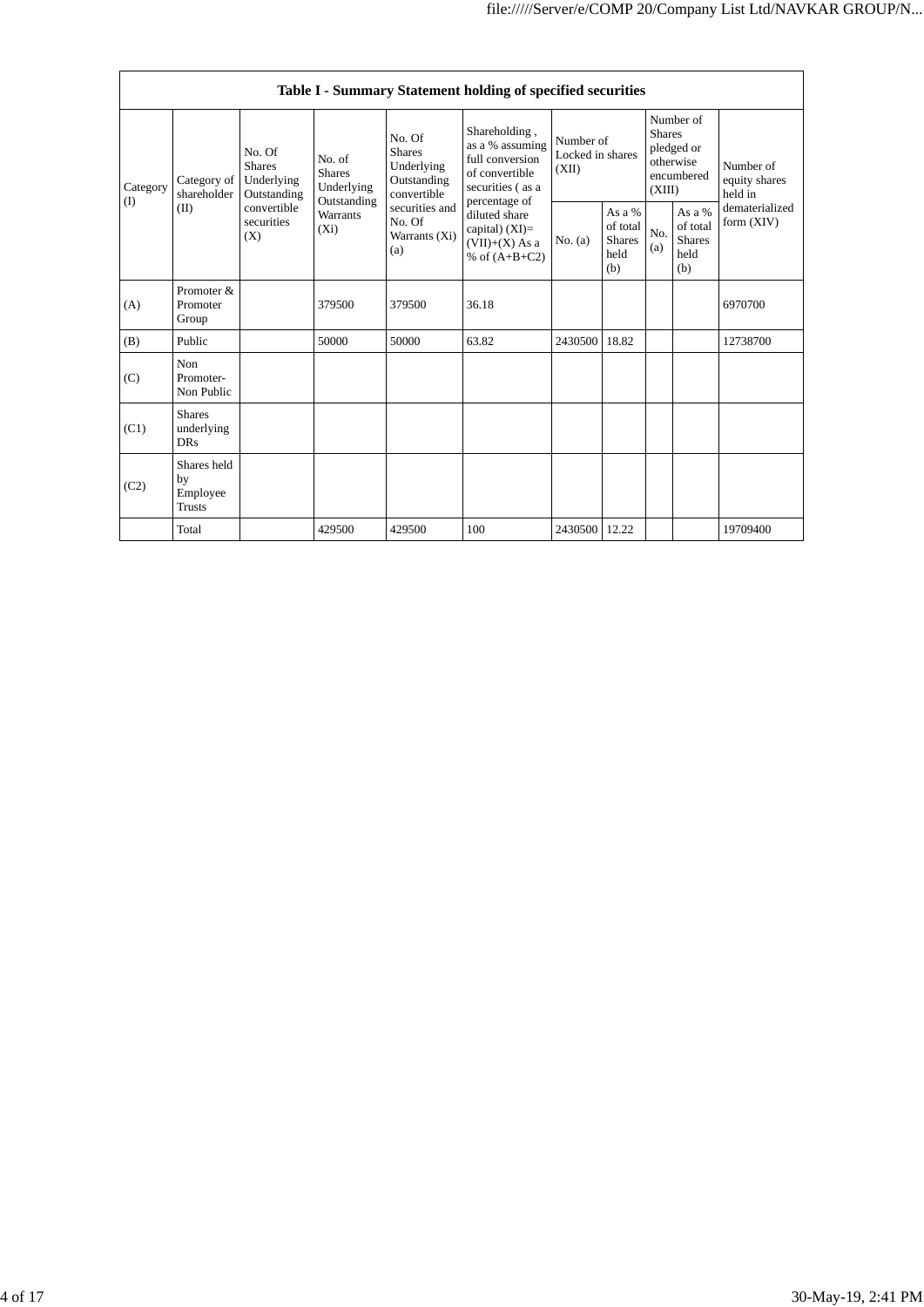|                                                                                               | Table II - Statement showing shareholding pattern of the Promoter and Promoter Group                                |                                  |                                   |                       |                          |                      |                                           |                               |               |                                 |                                 |
|-----------------------------------------------------------------------------------------------|---------------------------------------------------------------------------------------------------------------------|----------------------------------|-----------------------------------|-----------------------|--------------------------|----------------------|-------------------------------------------|-------------------------------|---------------|---------------------------------|---------------------------------|
|                                                                                               |                                                                                                                     |                                  | No. of                            | No.<br>Of<br>Partly   | No. Of<br>shares         | Total nos.<br>shares | Shareholding<br>as a % of<br>total no. of | each class of securities (IX) |               | Number of Voting Rights held in |                                 |
| Sr.                                                                                           | Category & Name<br>of the<br>Shareholders (I)                                                                       | Nos. Of<br>shareholders<br>(III) | fully paid<br>up equity<br>shares | paid-<br>up<br>equity | underlying<br>Depository | held (VII)<br>$=$    | shares<br>(calculated<br>as per SCRR,     | No of Voting (XIV) Rights     |               |                                 | Total<br>as a %                 |
|                                                                                               |                                                                                                                     |                                  | held $(IV)$                       | shares<br>held<br>(V) | Receipts<br>(VI)         | $(IV)+(V)+$<br>(VI)  | 1957) (VIII)<br>As a % of<br>$(A+B+C2)$   | Class eg:<br>X                | Class<br>eg:y | Total                           | of<br>Total<br>Voting<br>rights |
| A                                                                                             | Table II - Statement showing shareholding pattern of the Promoter and Promoter Group                                |                                  |                                   |                       |                          |                      |                                           |                               |               |                                 |                                 |
| (1)                                                                                           | Indian                                                                                                              |                                  |                                   |                       |                          |                      |                                           |                               |               |                                 |                                 |
| (a)                                                                                           | Individuals/Hindu<br>undivided Family                                                                               | $\mathbf{1}$                     | 1161250                           |                       |                          | 1161250              | 5.84                                      | 1161250                       |               | 1161250                         | 5.84                            |
| (d)                                                                                           | Any Other<br>(specify)                                                                                              | 1                                | 5809450                           |                       |                          | 5809450              | 29.22                                     | 5809450                       |               | 5809450                         | 29.22                           |
| Sub-Total<br>(A)(1)                                                                           |                                                                                                                     | 2                                | 6970700                           |                       |                          | 6970700              | 35.06                                     | 6970700                       |               | 6970700                         | 35.06                           |
| (2)                                                                                           | Foreign                                                                                                             |                                  |                                   |                       |                          |                      |                                           |                               |               |                                 |                                 |
| Total<br>Shareholding<br>of Promoter<br>and<br>Promoter<br>Group<br>$(A)=(A)$<br>$(1)+(A)(2)$ |                                                                                                                     | 2                                | 6970700                           |                       |                          | 6970700              | 35.06                                     | 6970700                       |               | 6970700                         | 35.06                           |
| B                                                                                             | Table III - Statement showing shareholding pattern of the Public shareholder                                        |                                  |                                   |                       |                          |                      |                                           |                               |               |                                 |                                 |
| (1)                                                                                           | Institutions                                                                                                        |                                  |                                   |                       |                          |                      |                                           |                               |               |                                 |                                 |
| (3)                                                                                           | Non-institutions                                                                                                    |                                  |                                   |                       |                          |                      |                                           |                               |               |                                 |                                 |
| (a(i))                                                                                        | Individuals -<br>i.Individual<br>shareholders<br>holding nominal<br>share capital up to<br>Rs. 2 lakhs.             | 1656                             | 1472126                           |                       |                          | 1472126              | 7.4                                       | 1472126                       |               | 1472126                         | 7.4                             |
| (a(ii))                                                                                       | Individuals - ii.<br>Individual<br>shareholders<br>holding nominal<br>share capital in<br>excess of Rs. 2<br>lakhs. | 42                               | 5836828                           |                       |                          | 5836828              | 29.35                                     | 5836828                       |               | 5836828                         | 29.35                           |
| (e)                                                                                           | Any Other<br>(specify)                                                                                              | 69                               | 5604146                           |                       |                          | 5604146              | 28.18                                     | 5604146                       |               | 5604146                         | 28.18                           |
| Sub-Total<br>(B)(3)                                                                           |                                                                                                                     | 1767                             | 12913100                          |                       |                          | 12913100             | 64.94                                     | 12913100                      |               | 12913100                        | 64.94                           |
| <b>Total Public</b><br>Shareholding<br>$(B)= (B)$<br>$(1)+(B)$<br>$(2)+(B)(3)$                |                                                                                                                     | 1767                             | 12913100                          |                       |                          | 12913100             | 64.94                                     | 12913100                      |               | 12913100                        | 64.94                           |
| $\mathbf C$                                                                                   | Table IV - Statement showing shareholding pattern of the Non Promoter- Non Public shareholder                       |                                  |                                   |                       |                          |                      |                                           |                               |               |                                 |                                 |
| Total (<br>$A+B+C2$ )                                                                         |                                                                                                                     | 1769                             | 19883800                          |                       |                          | 19883800             | 100                                       | 19883800                      |               | 19883800                        | 100                             |
| Total<br>$(A+B+C)$                                                                            |                                                                                                                     | 1769                             | 19883800                          |                       |                          | 19883800             | 100                                       | 19883800                      |               | 19883800                        | 100                             |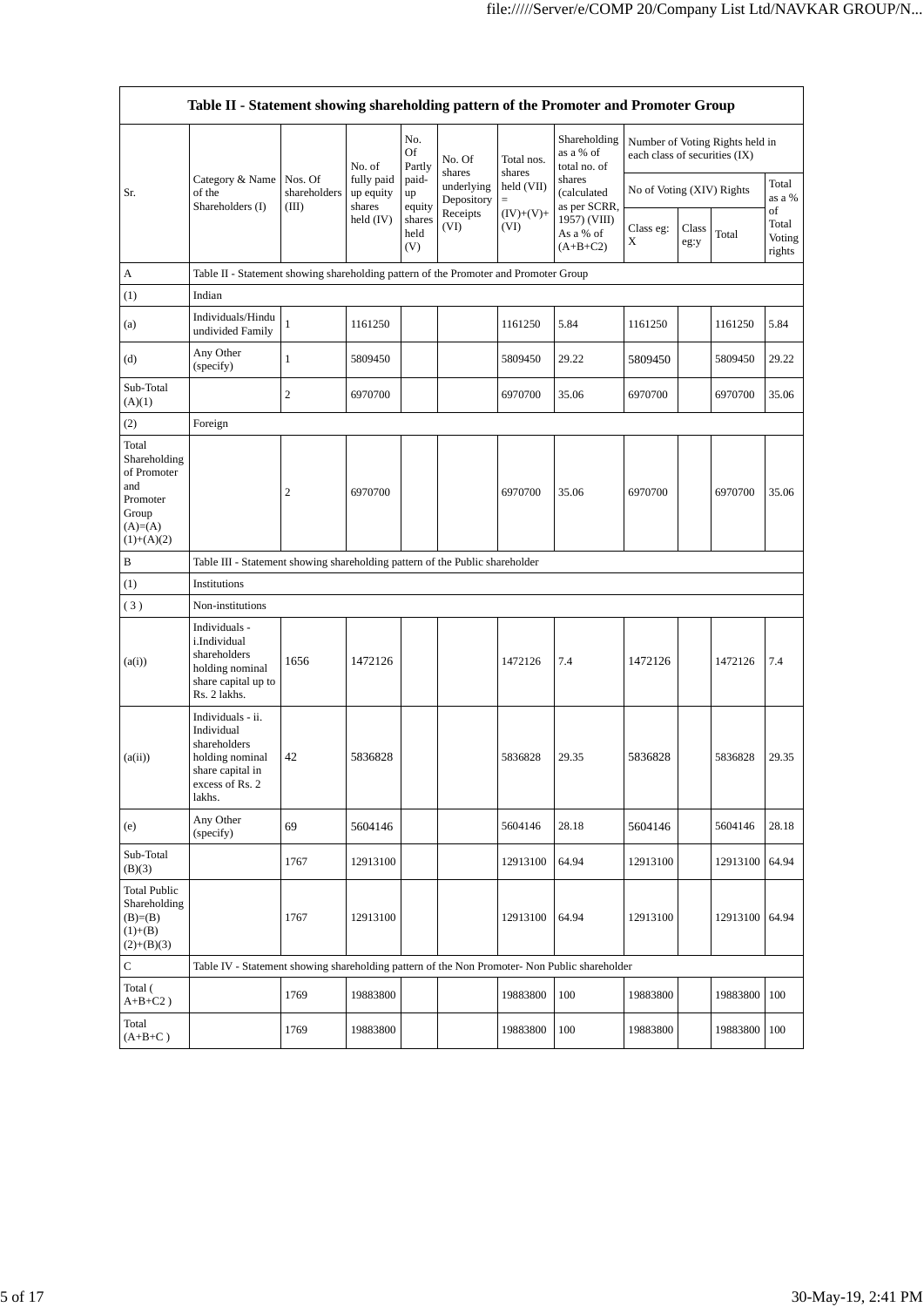| Table II - Statement showing shareholding pattern of the Promoter and Promoter Group    |                                                                               |                                                             |                                                                                                               |                                                                                                                                                                                         |                                        |                                                    |                                                                               |                                                |                                       |
|-----------------------------------------------------------------------------------------|-------------------------------------------------------------------------------|-------------------------------------------------------------|---------------------------------------------------------------------------------------------------------------|-----------------------------------------------------------------------------------------------------------------------------------------------------------------------------------------|----------------------------------------|----------------------------------------------------|-------------------------------------------------------------------------------|------------------------------------------------|---------------------------------------|
| Sr.                                                                                     | No. Of Shares<br>Underlying<br>Outstanding<br>convertible<br>securities $(X)$ | No. of Shares<br>Underlying<br>Outstanding<br>Warrants (Xi) | No. Of Shares<br>Underlying<br>Outstanding<br>convertible<br>securities and<br>No. Of<br>Warrants (Xi)<br>(a) | Shareholding, as a<br>% assuming full<br>conversion of<br>convertible<br>securities (as a<br>percentage of<br>diluted share<br>capital) $(XI)$ =<br>$(VII)+(X)$ As a %<br>of $(A+B+C2)$ | Number of<br>Locked in shares<br>(XII) |                                                    | Number of<br><b>Shares</b><br>pledged or<br>otherwise<br>encumbered<br>(XIII) |                                                | Number of<br>equity shares<br>held in |
|                                                                                         |                                                                               |                                                             |                                                                                                               |                                                                                                                                                                                         | No. (a)                                | As a %<br>of total<br><b>Shares</b><br>held<br>(b) | No.<br>(a)                                                                    | As a %<br>of total<br><b>Shares</b><br>held(b) | dematerialized<br>form (XIV)          |
| A                                                                                       |                                                                               |                                                             |                                                                                                               | Table II - Statement showing shareholding pattern of the Promoter and Promoter Group                                                                                                    |                                        |                                                    |                                                                               |                                                |                                       |
| (1)                                                                                     | Indian                                                                        |                                                             |                                                                                                               |                                                                                                                                                                                         |                                        |                                                    |                                                                               |                                                |                                       |
| (a)                                                                                     |                                                                               | $\overline{0}$                                              | $\overline{0}$                                                                                                | 5.72                                                                                                                                                                                    |                                        |                                                    |                                                                               |                                                | 1161250                               |
| (d)                                                                                     |                                                                               | 379500                                                      | 379500                                                                                                        | 30.47                                                                                                                                                                                   |                                        |                                                    |                                                                               |                                                | 5809450                               |
| Sub-Total<br>(A)(1)                                                                     |                                                                               | 379500                                                      | 379500                                                                                                        | 36.18                                                                                                                                                                                   |                                        |                                                    |                                                                               |                                                | 6970700                               |
| (2)                                                                                     | Foreign                                                                       |                                                             |                                                                                                               |                                                                                                                                                                                         |                                        |                                                    |                                                                               |                                                |                                       |
| Total<br>Shareholding<br>of Promoter<br>and Promoter<br>Group $(A)=(A)$<br>$(1)+(A)(2)$ |                                                                               | 379500                                                      | 379500                                                                                                        | 36.18                                                                                                                                                                                   |                                        |                                                    |                                                                               |                                                | 6970700                               |
| B                                                                                       |                                                                               |                                                             |                                                                                                               | Table III - Statement showing shareholding pattern of the Public shareholder                                                                                                            |                                        |                                                    |                                                                               |                                                |                                       |
| (1)                                                                                     | Institutions                                                                  |                                                             |                                                                                                               |                                                                                                                                                                                         |                                        |                                                    |                                                                               |                                                |                                       |
| (3)                                                                                     | Non-institutions                                                              |                                                             |                                                                                                               |                                                                                                                                                                                         |                                        |                                                    |                                                                               |                                                |                                       |
| (a(i))                                                                                  |                                                                               | $\boldsymbol{0}$                                            | $\boldsymbol{0}$                                                                                              | 7.25                                                                                                                                                                                    | $\mathbf{0}$                           | $\boldsymbol{0}$                                   |                                                                               |                                                | 1472126                               |
| (a(ii))                                                                                 |                                                                               | 50000                                                       | 50000                                                                                                         | 28.98                                                                                                                                                                                   | 2430500                                | 41.64                                              |                                                                               |                                                | 5663428                               |
| (e)                                                                                     |                                                                               | $\overline{0}$                                              | $\theta$                                                                                                      | 27.59                                                                                                                                                                                   | $\Omega$                               | $\theta$                                           |                                                                               |                                                | 5603146                               |
| Sub-Total<br>(B)(3)                                                                     |                                                                               | 50000                                                       | 50000                                                                                                         | 63.82                                                                                                                                                                                   | 2430500 18.82                          |                                                    |                                                                               |                                                | 12738700                              |
| <b>Total Public</b><br>Shareholding<br>$(B)=(B)(1)+(B)$<br>$(2)+(B)(3)$                 |                                                                               | 50000                                                       | 50000                                                                                                         | 63.82                                                                                                                                                                                   | 2430500 18.82                          |                                                    |                                                                               |                                                | 12738700                              |
| $\mathsf{C}$                                                                            |                                                                               |                                                             |                                                                                                               | Table IV - Statement showing shareholding pattern of the Non Promoter- Non Public shareholder                                                                                           |                                        |                                                    |                                                                               |                                                |                                       |
| Total (<br>$A+B+C2$ )                                                                   |                                                                               | 429500                                                      | 429500                                                                                                        | 100                                                                                                                                                                                     | 2430500 12.22                          |                                                    |                                                                               |                                                | 19709400                              |
| Total $(A+B+C)$<br>$\mathcal{E}$                                                        |                                                                               | 429500                                                      | 429500                                                                                                        | 100                                                                                                                                                                                     | 2430500 12.22                          |                                                    |                                                                               |                                                | 19709400                              |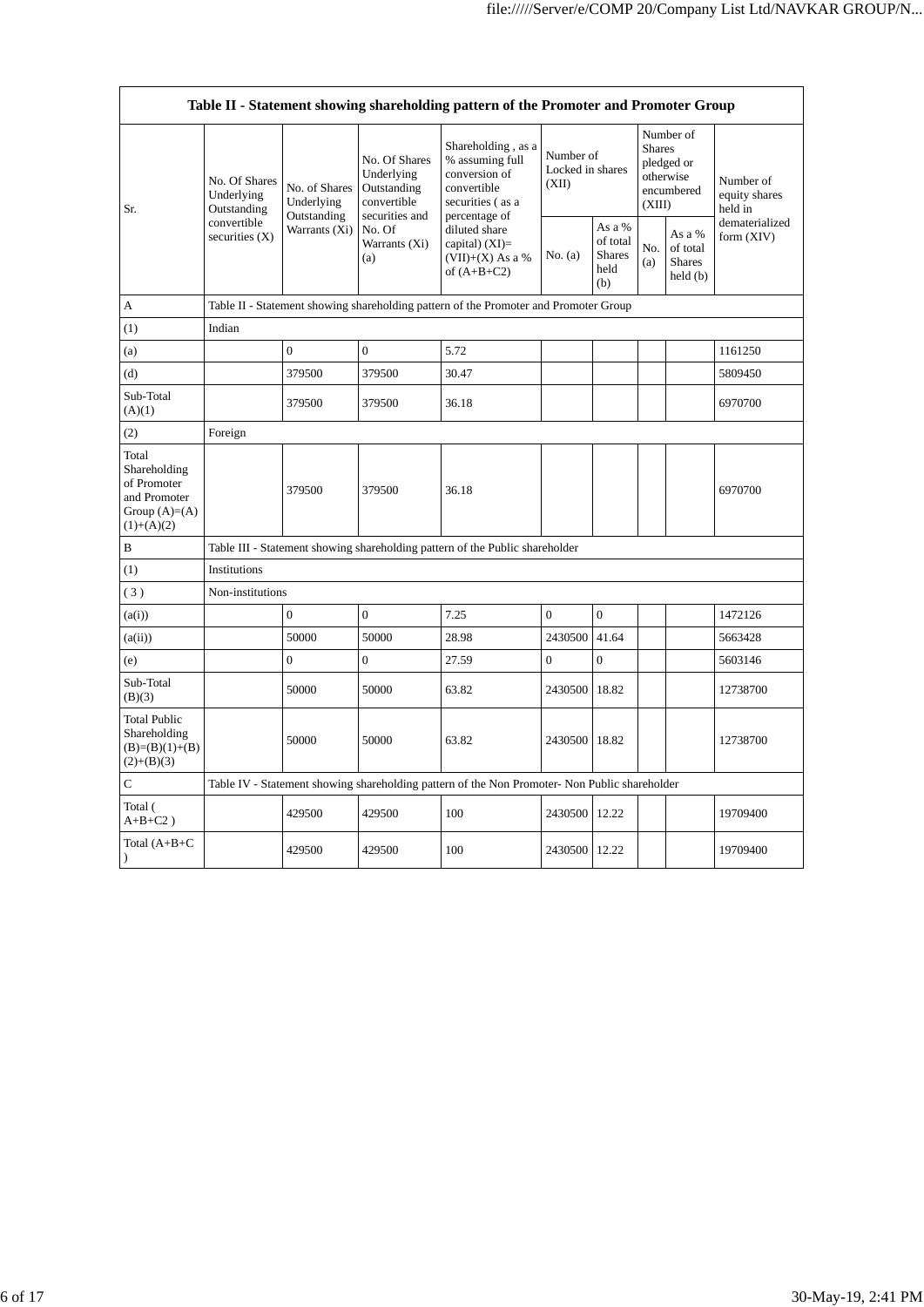| Individuals/Hindu undivided Family                                                                                                                                                         |                                                               |                       |  |  |  |  |  |  |
|--------------------------------------------------------------------------------------------------------------------------------------------------------------------------------------------|---------------------------------------------------------------|-----------------------|--|--|--|--|--|--|
| Searial No.                                                                                                                                                                                | 1                                                             |                       |  |  |  |  |  |  |
| Name of the<br>Shareholders (I)                                                                                                                                                            | DAKSHESH RAMESHCHANDRA SHAH                                   | Click here to go back |  |  |  |  |  |  |
| PAN (II)                                                                                                                                                                                   | ACEPS7056G                                                    | Total                 |  |  |  |  |  |  |
| No. of fully paid<br>up equity shares<br>held (IV)                                                                                                                                         | 1161250                                                       | 1161250               |  |  |  |  |  |  |
| No. Of Partly paid-<br>up equity shares<br>held (V)                                                                                                                                        |                                                               |                       |  |  |  |  |  |  |
| No. Of shares<br>underlying<br>Depository<br>Receipts (VI)                                                                                                                                 |                                                               |                       |  |  |  |  |  |  |
| Total nos. shares<br>held $(VII) =$<br>$(IV)+(V)+(VI)$                                                                                                                                     | 1161250                                                       | 1161250               |  |  |  |  |  |  |
| Shareholding as a<br>% of total no. of<br>shares (calculated<br>as per SCRR,<br>1957) (VIII) As a<br>% of $(A+B+C2)$                                                                       | 5.84                                                          | 5.84                  |  |  |  |  |  |  |
|                                                                                                                                                                                            | Number of Voting Rights held in each class of securities (IX) |                       |  |  |  |  |  |  |
| Class eg:X                                                                                                                                                                                 | 1161250                                                       | 1161250               |  |  |  |  |  |  |
| Class eg:y                                                                                                                                                                                 |                                                               |                       |  |  |  |  |  |  |
| Total                                                                                                                                                                                      | 1161250                                                       | 1161250               |  |  |  |  |  |  |
| Total as a % of<br>Total Voting rights                                                                                                                                                     | 5.84                                                          | 5.84                  |  |  |  |  |  |  |
| No. Of Shares<br>Underlying<br>Outstanding<br>convertible<br>securities $(X)$                                                                                                              |                                                               |                       |  |  |  |  |  |  |
| No. of Shares<br>Underlying<br>Outstanding<br>Warrants (Xi)                                                                                                                                | $\mathbf{0}$                                                  | $\boldsymbol{0}$      |  |  |  |  |  |  |
| No. Of Shares<br>Underlying<br>Outstanding<br>convertible<br>securities and No.<br>Of Warrants (Xi)<br>(a)                                                                                 | $\boldsymbol{0}$                                              | $\boldsymbol{0}$      |  |  |  |  |  |  |
| Shareholding, as a<br>% assuming full<br>conversion of<br>convertible<br>securities (as a<br>percentage of<br>diluted share<br>capital) $(XI)=$<br>$(VII)+(Xi)(a)$ As a<br>% of $(A+B+C2)$ | 5.72                                                          | 5.72                  |  |  |  |  |  |  |
| Number of Locked in shares (XII)                                                                                                                                                           |                                                               |                       |  |  |  |  |  |  |
| No. $(a)$                                                                                                                                                                                  |                                                               |                       |  |  |  |  |  |  |
| As a % of total<br>Shares held (b)                                                                                                                                                         |                                                               |                       |  |  |  |  |  |  |
|                                                                                                                                                                                            | Number of Shares pledged or otherwise encumbered (XIII)       |                       |  |  |  |  |  |  |
| No. $(a)$<br>As a % of total<br>Shares held (b)                                                                                                                                            |                                                               |                       |  |  |  |  |  |  |
| Number of equity<br>shares held in<br>dematerialized<br>form (XIV)                                                                                                                         | 1161250                                                       | 1161250               |  |  |  |  |  |  |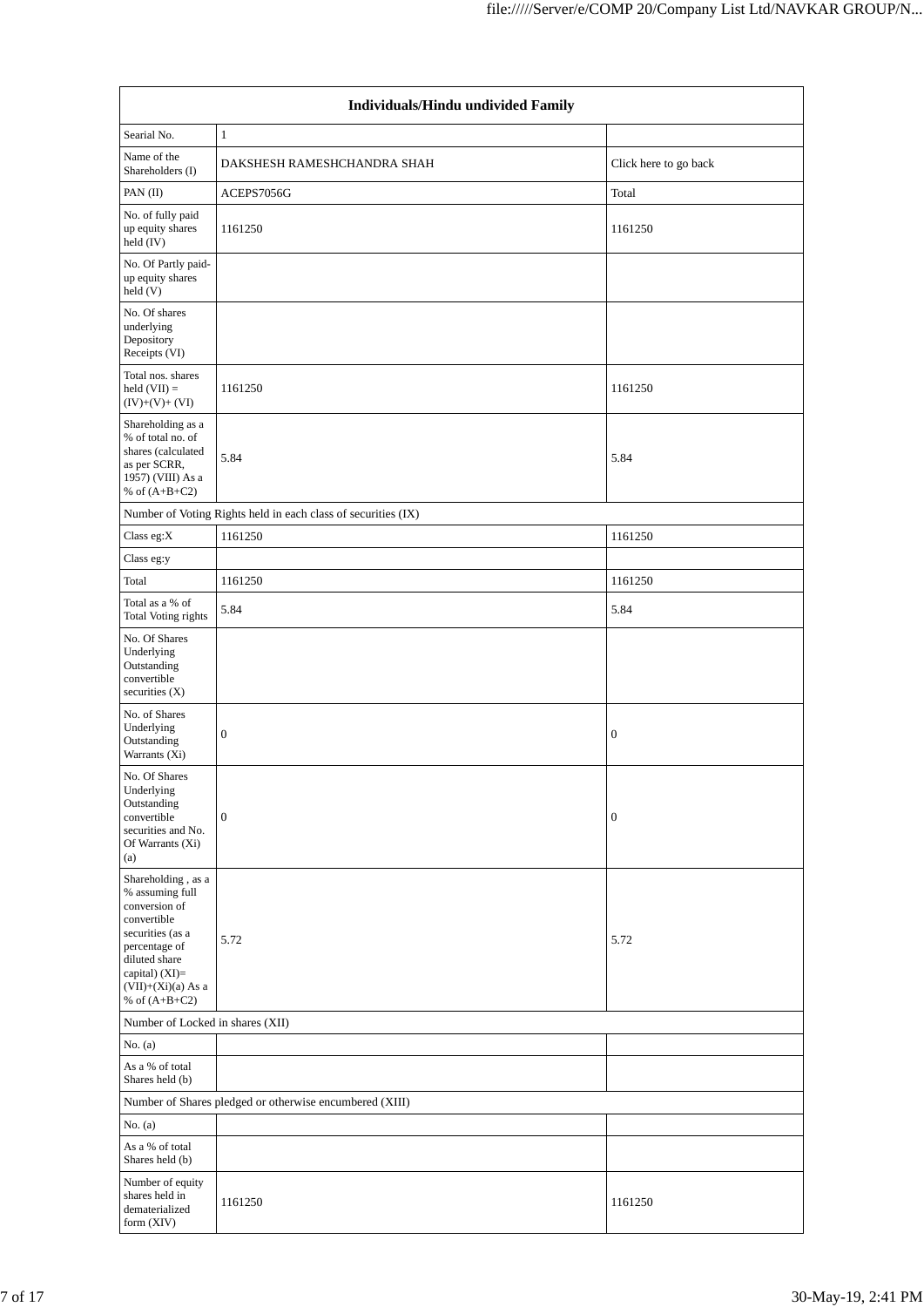| Reason for not providing PAN    |  |  |  |  |  |  |
|---------------------------------|--|--|--|--|--|--|
| Reason for not<br>providing PAN |  |  |  |  |  |  |
| Shareholder type                |  |  |  |  |  |  |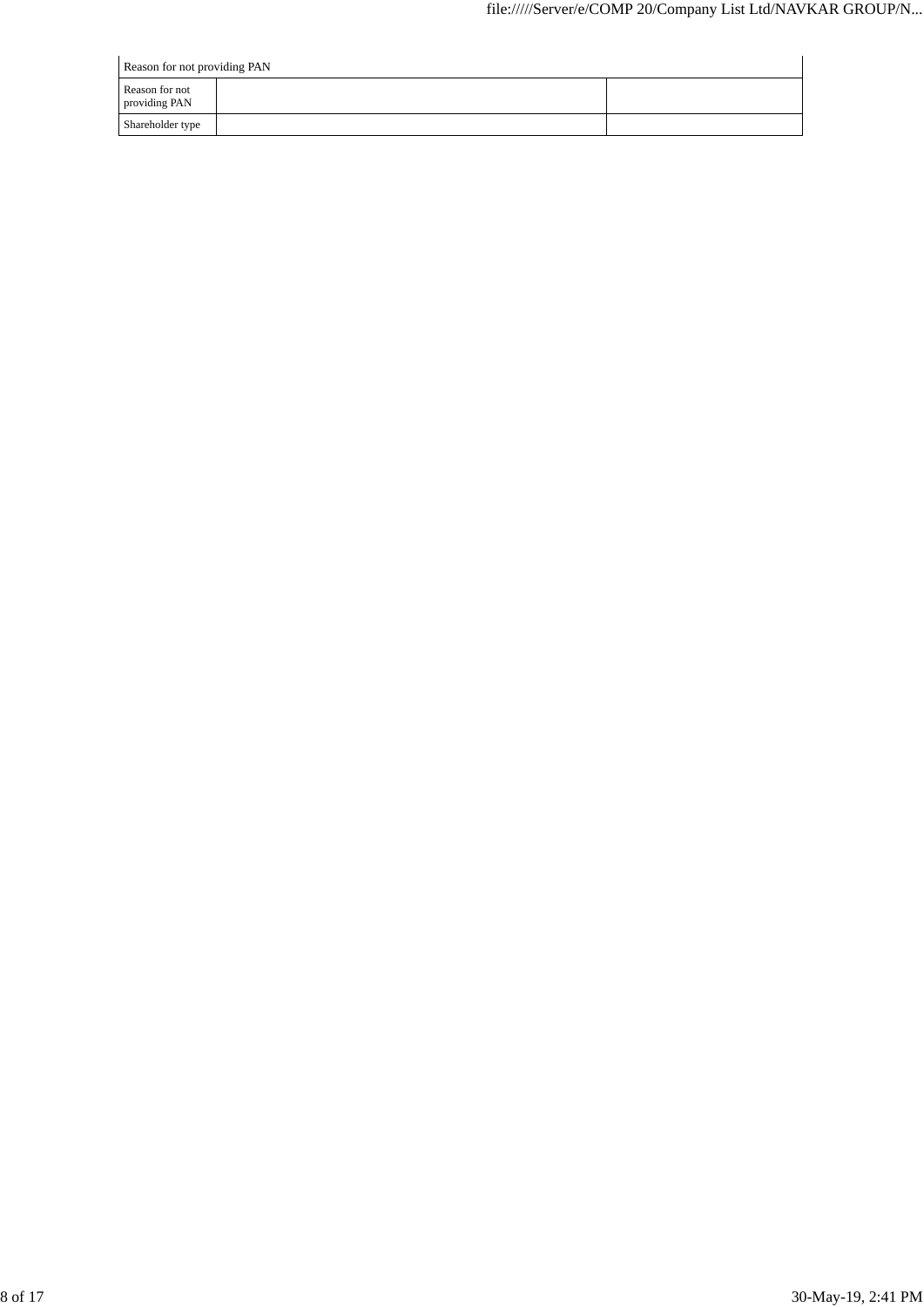| Any Other (specify)                                                                                                                                                                |                                                               |                       |  |  |  |  |  |  |  |
|------------------------------------------------------------------------------------------------------------------------------------------------------------------------------------|---------------------------------------------------------------|-----------------------|--|--|--|--|--|--|--|
| Searial No.                                                                                                                                                                        | $\mathbf{1}$                                                  |                       |  |  |  |  |  |  |  |
| Category                                                                                                                                                                           | <b>Bodies Corporate</b>                                       | Click here to go back |  |  |  |  |  |  |  |
| Name of the<br>Shareholders (I)                                                                                                                                                    | NAVKAR FISCAL SERVICES PVT LTD.                               |                       |  |  |  |  |  |  |  |
| PAN (II)                                                                                                                                                                           | AAACN7212Q                                                    | Total                 |  |  |  |  |  |  |  |
| No. of the<br>Shareholders (I)                                                                                                                                                     | 1                                                             | 1                     |  |  |  |  |  |  |  |
| No. of fully paid<br>up equity shares<br>held (IV)                                                                                                                                 | 5809450                                                       | 5809450               |  |  |  |  |  |  |  |
| No. Of Partly paid-<br>up equity shares<br>held (V)                                                                                                                                |                                                               |                       |  |  |  |  |  |  |  |
| No. Of shares<br>underlying<br>Depository<br>Receipts (VI)                                                                                                                         |                                                               |                       |  |  |  |  |  |  |  |
| Total nos. shares<br>held $(VII) =$<br>$(IV)+(V)+(VI)$                                                                                                                             | 5809450                                                       | 5809450               |  |  |  |  |  |  |  |
| Shareholding as a<br>% of total no. of<br>shares (calculated<br>as per SCRR,<br>1957) (VIII) As a<br>% of $(A+B+C2)$                                                               | 29.22                                                         | 29.22                 |  |  |  |  |  |  |  |
|                                                                                                                                                                                    | Number of Voting Rights held in each class of securities (IX) |                       |  |  |  |  |  |  |  |
| Class eg: X                                                                                                                                                                        | 5809450                                                       | 5809450               |  |  |  |  |  |  |  |
| Class eg:y                                                                                                                                                                         |                                                               |                       |  |  |  |  |  |  |  |
| Total                                                                                                                                                                              | 5809450                                                       | 5809450               |  |  |  |  |  |  |  |
| Total as a % of<br>Total Voting rights                                                                                                                                             | 29.22                                                         | 29.22                 |  |  |  |  |  |  |  |
| No. Of Shares<br>Underlying<br>Outstanding<br>convertible<br>securities $(X)$                                                                                                      |                                                               |                       |  |  |  |  |  |  |  |
| No. of Shares<br>Underlying<br>Outstanding<br>Warrants (Xi)                                                                                                                        | 379500                                                        | 379500                |  |  |  |  |  |  |  |
| No. Of Shares<br>Underlying<br>Outstanding<br>convertible<br>securities and No.<br>Of Warrants (Xi)<br>(a)                                                                         | 379500                                                        | 379500                |  |  |  |  |  |  |  |
| Shareholding, as a<br>% assuming full<br>conversion of<br>convertible<br>securities (as a<br>percentage of<br>diluted share<br>capital) (XI)=<br>(VII)+(X) As a %<br>of $(A+B+C2)$ | 30.47                                                         | 30.47                 |  |  |  |  |  |  |  |
| Number of Locked in shares (XII)                                                                                                                                                   |                                                               |                       |  |  |  |  |  |  |  |
| No. (a)                                                                                                                                                                            |                                                               |                       |  |  |  |  |  |  |  |
| As a % of total<br>Shares held (b)                                                                                                                                                 |                                                               |                       |  |  |  |  |  |  |  |
|                                                                                                                                                                                    | Number of Shares pledged or otherwise encumbered (XIII)       |                       |  |  |  |  |  |  |  |
| No. $(a)$                                                                                                                                                                          |                                                               |                       |  |  |  |  |  |  |  |
| As a % of total<br>Shares held (b)                                                                                                                                                 |                                                               |                       |  |  |  |  |  |  |  |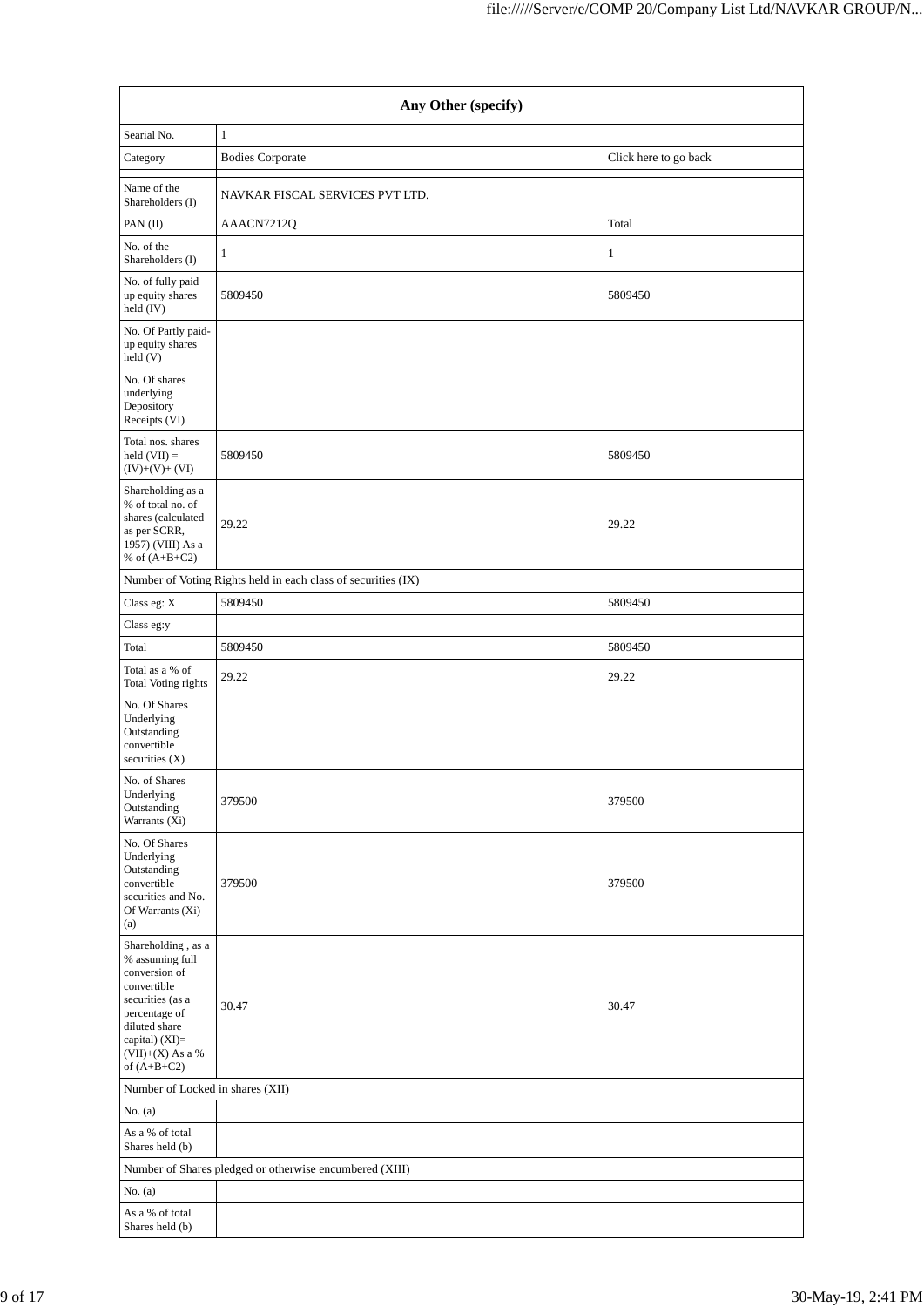| Number of equity<br>shares held in<br>dematerialized<br>form $(XIV)$ | 5809450 | 5809450 |
|----------------------------------------------------------------------|---------|---------|
| Reason for not providing PAN                                         |         |         |
| Reason for not<br>providing PAN                                      |         |         |
| Shareholder type                                                     |         |         |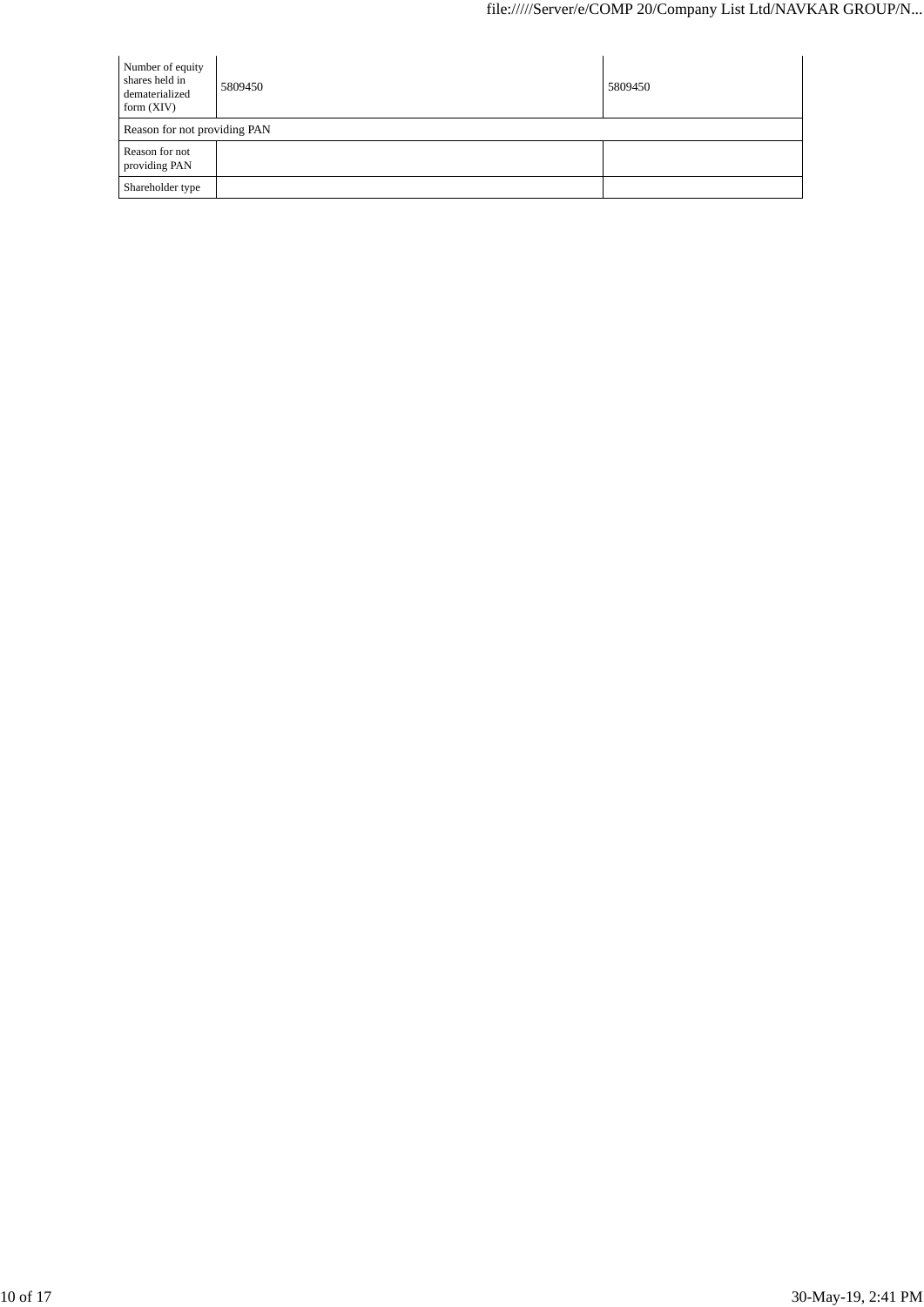|                                                                                                                                                                                        |                                      |                            | Individuals - ii. Individual shareholders holding nominal share capital in excess of Rs. 2 lakhs. |                                                  |                                               |                                         |                                          |
|----------------------------------------------------------------------------------------------------------------------------------------------------------------------------------------|--------------------------------------|----------------------------|---------------------------------------------------------------------------------------------------|--------------------------------------------------|-----------------------------------------------|-----------------------------------------|------------------------------------------|
| Searial No.                                                                                                                                                                            | $\mathbf{1}$                         | $\overline{c}$             | 3                                                                                                 | $\overline{4}$                                   | 5                                             | 6                                       | $\tau$                                   |
| Name of the<br>Shareholders (I)                                                                                                                                                        | YOGESH<br><b>BIHARILAL</b><br>PARIKH | KETAN J.<br><b>RUKHANA</b> | HARSHA K.<br>RUKHANA                                                                              | <b>SHIVANI</b><br><b>KETAN</b><br><b>RUKHANA</b> | <b>VINI</b><br><b>HARSH</b><br><b>RUKHANA</b> | HARSH<br><b>KETAN</b><br><b>RUKHANA</b> | RENUBALA<br>ASHOKKUMAR<br><b>MIGLANI</b> |
| PAN (II)                                                                                                                                                                               | AQPPP7044L                           | AAAPR7140N                 | AAAPR8925M                                                                                        | AGZPR9429D                                       | AJBPR8474R                                    | AADPR5894C                              | ABOPM4380J                               |
| No. of fully paid<br>up equity shares<br>held $(IV)$                                                                                                                                   | 925000                               | 384000                     | 384000                                                                                            | 384000                                           | 384000                                        | 384000                                  | 325000                                   |
| No. Of Partly paid-<br>up equity shares<br>held(V)                                                                                                                                     |                                      |                            |                                                                                                   |                                                  |                                               |                                         |                                          |
| No. Of shares<br>underlying<br>Depository<br>Receipts (VI)                                                                                                                             |                                      |                            |                                                                                                   |                                                  |                                               |                                         |                                          |
| Total nos. shares<br>held $(VII) =$<br>$(IV)+(V)+(VI)$                                                                                                                                 | 925000                               | 384000                     | 384000                                                                                            | 384000                                           | 384000                                        | 384000                                  | 325000                                   |
| Shareholding as a<br>% of total no. of<br>shares (calculated<br>as per SCRR,<br>1957) (VIII) As a<br>% of $(A+B+C2)$                                                                   | 4.65                                 | 1.93                       | 1.93                                                                                              | 1.93                                             | 1.93                                          | 1.93                                    | 1.63                                     |
| Number of Voting Rights held in each class of securities (IX)                                                                                                                          |                                      |                            |                                                                                                   |                                                  |                                               |                                         |                                          |
| Class eg: X                                                                                                                                                                            | 925000                               | 384000                     | 384000                                                                                            | 384000                                           | 384000                                        | 384000                                  | 325000                                   |
| Class eg:y                                                                                                                                                                             |                                      |                            |                                                                                                   |                                                  |                                               |                                         |                                          |
| Total                                                                                                                                                                                  | 925000                               | 384000                     | 384000                                                                                            | 384000                                           | 384000                                        | 384000                                  | 325000                                   |
| Total as a % of<br>Total Voting rights                                                                                                                                                 | 4.65                                 | 1.93                       | 1.93                                                                                              | 1.93                                             | 1.93                                          | 1.93                                    | 1.63                                     |
| No. Of Shares<br>Underlying<br>Outstanding<br>convertible<br>securities $(X)$<br>No. of Shares                                                                                         |                                      |                            |                                                                                                   |                                                  |                                               |                                         |                                          |
| Underlying<br>Outstanding<br>Warrants (Xi)                                                                                                                                             | $\boldsymbol{0}$                     | $\boldsymbol{0}$           | 0                                                                                                 | $\boldsymbol{0}$                                 | $\boldsymbol{0}$                              | $\boldsymbol{0}$                        | $\boldsymbol{0}$                         |
| No. Of Shares<br>Underlying<br>Outstanding<br>convertible<br>securities and No.<br>Of Warrants (Xi)<br>(a)                                                                             | $\boldsymbol{0}$                     | $\boldsymbol{0}$           | $\boldsymbol{0}$                                                                                  | $\boldsymbol{0}$                                 | $\mathbf{0}$                                  | $\mathbf{0}$                            | $\boldsymbol{0}$                         |
| Shareholding, as a<br>% assuming full<br>conversion of<br>convertible<br>securities (as a<br>percentage of<br>diluted share<br>capital) $(XI)=$<br>$(VII)+(X)$ As a %<br>of $(A+B+C2)$ | 4.55                                 | 1.89                       | 1.89                                                                                              | 1.89                                             | 1.89                                          | 1.89                                    | 1.6                                      |
| Number of Locked in shares (XII)                                                                                                                                                       |                                      |                            |                                                                                                   |                                                  |                                               |                                         |                                          |
| No. $(a)$                                                                                                                                                                              | $\boldsymbol{0}$                     | 384000                     | 384000                                                                                            | 384000                                           | 384000                                        | 384000                                  | $\boldsymbol{0}$                         |
| As a % of total<br>Shares held (b)                                                                                                                                                     | $\boldsymbol{0}$                     | 100                        | 100                                                                                               | 100                                              | 100                                           | 100                                     | 0                                        |
| Number of equity<br>shares held in<br>dematerialized<br>form (XIV)                                                                                                                     | 925000                               | 384000                     | 384000                                                                                            | 384000                                           | 384000                                        | 384000                                  | 325000                                   |
| Reason for not providing PAN                                                                                                                                                           |                                      |                            |                                                                                                   |                                                  |                                               |                                         |                                          |
| Reason for not<br>providing PAN                                                                                                                                                        |                                      |                            |                                                                                                   |                                                  |                                               |                                         |                                          |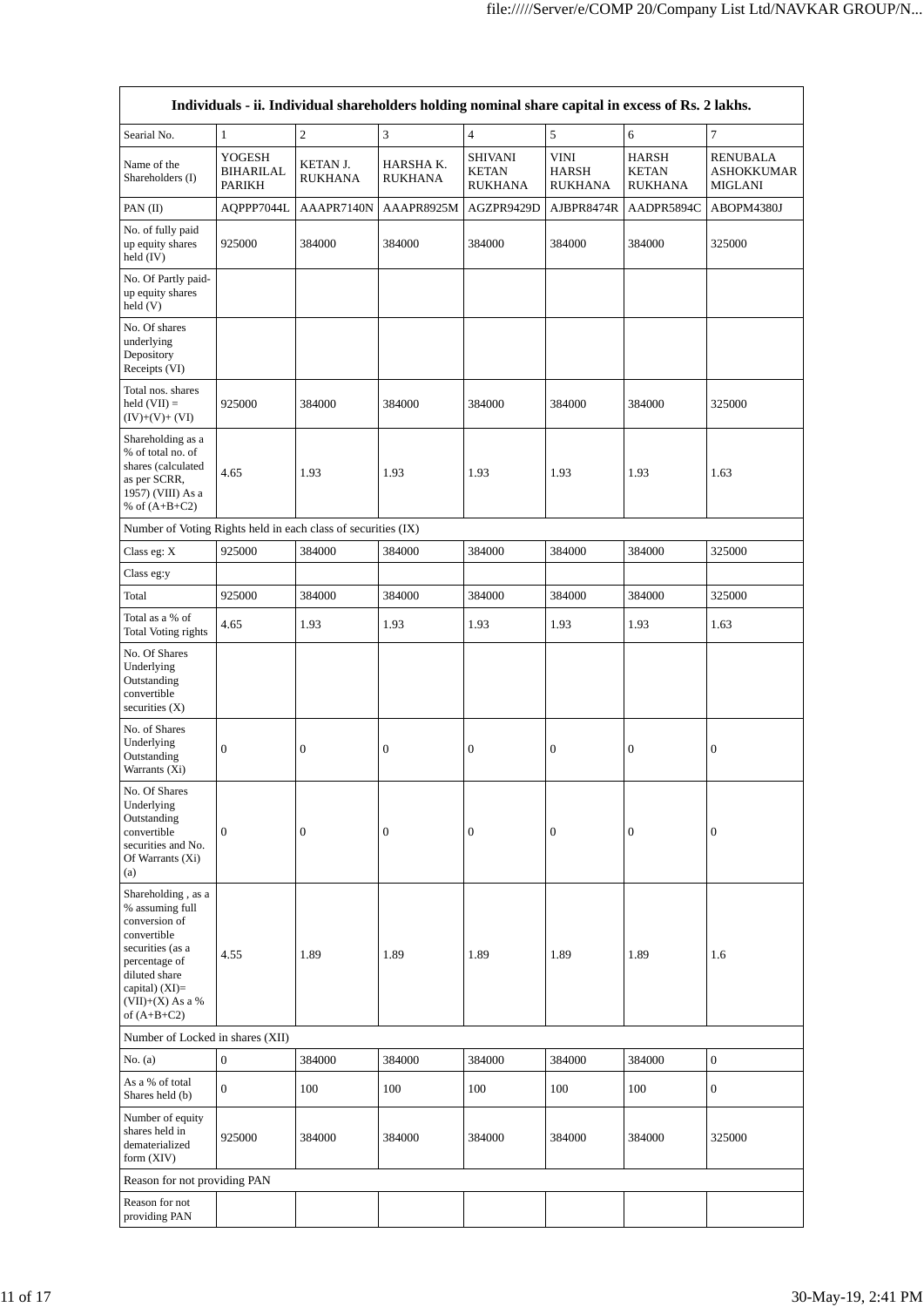|                                                                                                                                                                                      | Individuals - ii. Individual shareholders holding nominal share capital in excess of Rs. 2 lakhs. |                                 |                                  |                          |
|--------------------------------------------------------------------------------------------------------------------------------------------------------------------------------------|---------------------------------------------------------------------------------------------------|---------------------------------|----------------------------------|--------------------------|
| Searial No.                                                                                                                                                                          | $\,$ 8 $\,$                                                                                       | 9                               | 10                               |                          |
| Name of the<br>Shareholders (I)                                                                                                                                                      | ASHOKKUMAR HAKAMCHAND<br><b>MIGLANI</b>                                                           | AYAN SHIRISHBHAI<br><b>SHAH</b> | SHRIPAL DALICHAND<br><b>SHAH</b> | Click here to go<br>back |
| PAN (II)                                                                                                                                                                             | ABSPM6773F                                                                                        | ADAPS6911P                      | AGGPS7983L                       | Total                    |
| No. of fully paid<br>up equity shares<br>held $(IV)$                                                                                                                                 | 325000                                                                                            | 250994                          | 200000                           | 3945994                  |
| No. Of Partly paid-<br>up equity shares<br>held (V)                                                                                                                                  |                                                                                                   |                                 |                                  |                          |
| No. Of shares<br>underlying<br>Depository<br>Receipts (VI)                                                                                                                           |                                                                                                   |                                 |                                  |                          |
| Total nos. shares<br>$held (VII) =$<br>$(IV)+(V)+(VI)$                                                                                                                               | 325000                                                                                            | 250994                          | 200000                           | 3945994                  |
| Shareholding as a<br>% of total no. of<br>shares (calculated<br>as per SCRR,<br>1957) (VIII) As a<br>% of $(A+B+C2)$                                                                 | 1.63                                                                                              | 1.26                            | 1.01                             | 19.85                    |
|                                                                                                                                                                                      | Number of Voting Rights held in each class of securities (IX)                                     |                                 |                                  |                          |
| Class eg: X                                                                                                                                                                          | 325000                                                                                            | 250994                          | 200000                           | 3945994                  |
| Class eg:y                                                                                                                                                                           |                                                                                                   |                                 |                                  |                          |
| Total                                                                                                                                                                                | 325000                                                                                            | 250994                          | 200000                           | 3945994                  |
| Total as a % of<br>Total Voting rights                                                                                                                                               | 1.63                                                                                              | 1.26                            | 1.01                             | 19.85                    |
| No. Of Shares<br>Underlying<br>Outstanding<br>convertible<br>securities $(X)$                                                                                                        |                                                                                                   |                                 |                                  |                          |
| No. of Shares<br>Underlying<br>Outstanding<br>Warrants (Xi)                                                                                                                          | $\boldsymbol{0}$                                                                                  | $\boldsymbol{0}$                | 0                                | $\boldsymbol{0}$         |
| No. Of Shares<br>Underlying<br>Outstanding<br>convertible<br>securities and No.<br>Of Warrants (Xi)<br>(a)                                                                           | $\boldsymbol{0}$                                                                                  | $\boldsymbol{0}$                | $\boldsymbol{0}$                 | $\boldsymbol{0}$         |
| Shareholding, as a<br>% assuming full<br>conversion of<br>convertible<br>securities (as a<br>percentage of<br>diluted share<br>capital) (XI)=<br>$(VII)+(X)$ As a %<br>of $(A+B+C2)$ | 1.6                                                                                               | 1.24                            | 0.98                             | 19.43                    |
| Number of Locked in shares (XII)                                                                                                                                                     |                                                                                                   |                                 |                                  |                          |
| No. (a)                                                                                                                                                                              | $\boldsymbol{0}$                                                                                  | $\boldsymbol{0}$                | 200000                           | 2120000                  |
| As a % of total<br>Shares held (b)                                                                                                                                                   | $\mathbf{0}$                                                                                      | $\boldsymbol{0}$                | 100                              | 53.73                    |
| Number of equity<br>shares held in<br>dematerialized<br>form (XIV)                                                                                                                   | 325000                                                                                            | 250994                          | 200000                           | 3945994                  |
| Reason for not providing PAN                                                                                                                                                         |                                                                                                   |                                 |                                  |                          |
| Reason for not<br>providing PAN                                                                                                                                                      |                                                                                                   |                                 |                                  |                          |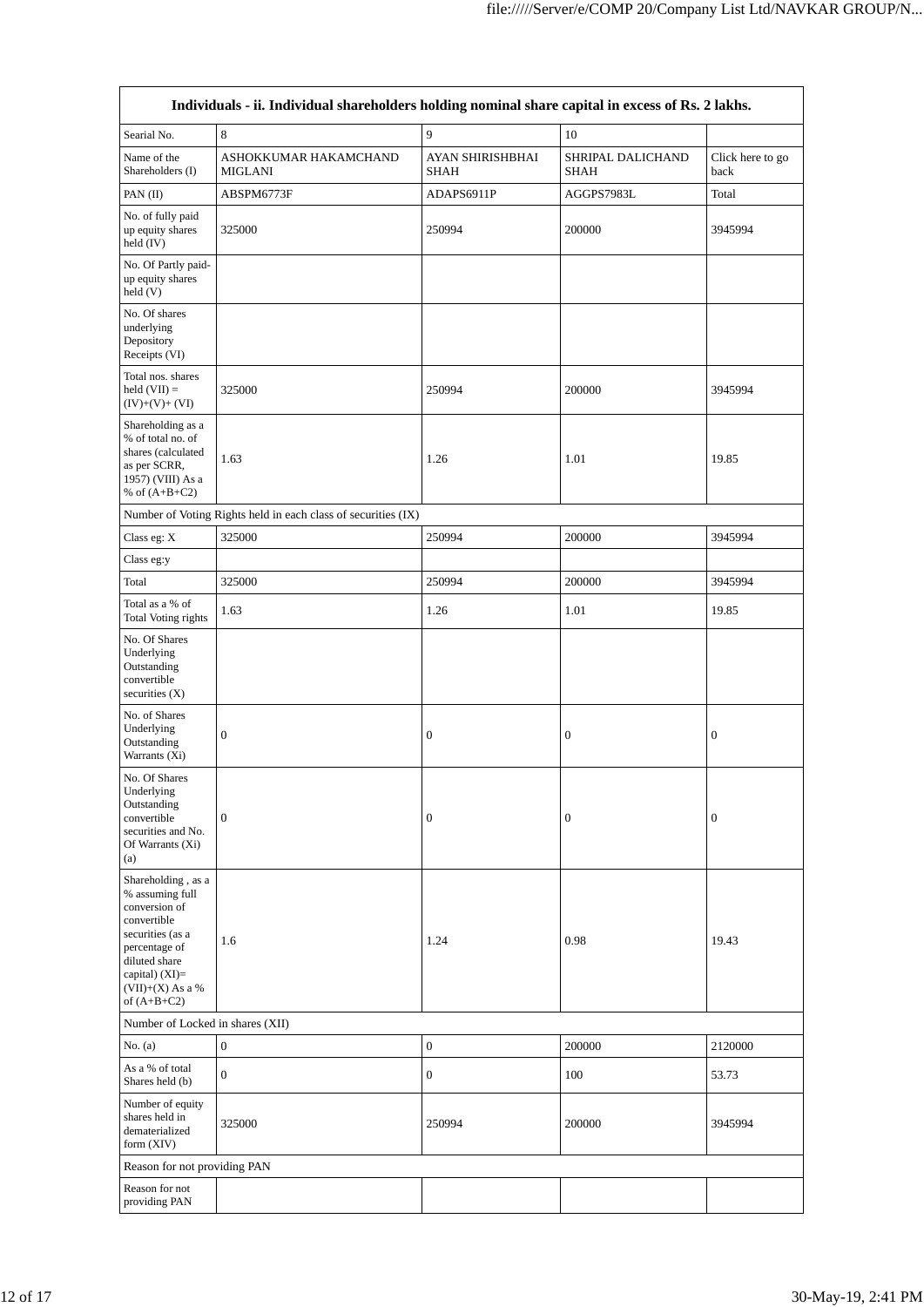| Any Other (specify)                                                                                                                                                                  |                              |                                                               |                  |                            |                                              |                                                           |  |  |
|--------------------------------------------------------------------------------------------------------------------------------------------------------------------------------------|------------------------------|---------------------------------------------------------------|------------------|----------------------------|----------------------------------------------|-----------------------------------------------------------|--|--|
| $\overline{c}$<br>Searial No.<br>$\mathbf{1}$<br>3                                                                                                                                   |                              |                                                               |                  | $\overline{4}$             | 5                                            | 6                                                         |  |  |
| Category                                                                                                                                                                             | Non-Resident<br>Indian (NRI) | Non-Resident Indian<br>(NRI)                                  | <b>HUF</b>       | <b>Bodies</b><br>Corporate | <b>Bodies Corporate</b>                      | <b>Bodies Corporate</b>                                   |  |  |
| Category / More<br>than 1 percentage                                                                                                                                                 | Category                     | More than 1<br>percentage of<br>shareholding                  | Category         | Category                   | More than 1<br>percentage of<br>shareholding | More than 1 percentage of<br>shareholding                 |  |  |
| Name of the<br>Shareholders (I)                                                                                                                                                      |                              | <b>RENUKA YOGESH</b><br><b>PARIKH</b>                         |                  |                            | <b>EFFICENT TIE-UP</b><br>PRIVATE LIMITED    | SHITALNATH<br><b>CONSULTANT PRIVATE</b><br><b>LIMITED</b> |  |  |
| PAN (II)                                                                                                                                                                             |                              | AOOPP6642R                                                    |                  |                            | AACCE8022D                                   | AAUCS2248D                                                |  |  |
| No. of the<br>Shareholders (I)                                                                                                                                                       | $\overline{c}$               | $\mathbf{1}$                                                  | 32               | 35                         | $\mathbf{1}$                                 | $\mathbf{1}$                                              |  |  |
| No. of fully paid<br>up equity shares<br>held (IV)                                                                                                                                   | 852630                       | 852400                                                        | 85896            | 4665620                    | 3925000                                      | 438300                                                    |  |  |
| No. Of Partly paid-<br>up equity shares<br>held (V)                                                                                                                                  |                              |                                                               |                  |                            |                                              |                                                           |  |  |
| No. Of shares<br>underlying<br>Depository<br>Receipts (VI)                                                                                                                           |                              |                                                               |                  |                            |                                              |                                                           |  |  |
| Total nos. shares<br>held $(VII) =$<br>$(IV)+(V)+(VI)$                                                                                                                               | 852630                       | 852400                                                        | 85896            | 4665620                    | 3925000                                      | 438300                                                    |  |  |
| Shareholding as a<br>% of total no. of<br>shares (calculated<br>as per SCRR,<br>1957) (VIII) As a<br>% of $(A+B+C2)$                                                                 | 4.29                         | 4.29                                                          | 0.43             | 23.46                      | 19.74                                        | 2.2                                                       |  |  |
|                                                                                                                                                                                      |                              | Number of Voting Rights held in each class of securities (IX) |                  |                            |                                              |                                                           |  |  |
| Class eg: X                                                                                                                                                                          | 852630                       | 852400                                                        | 85896            | 4665620                    | 3925000                                      | 438300                                                    |  |  |
| Class eg:y                                                                                                                                                                           |                              |                                                               |                  |                            |                                              |                                                           |  |  |
| Total                                                                                                                                                                                | 852630                       | 852400                                                        | 85896            | 4665620                    | 3925000                                      | 438300                                                    |  |  |
| Total as a % of<br>Total Voting rights                                                                                                                                               | 4.29                         | 4.29                                                          | 0.43             | 23.46                      | 19.74                                        | 2.2                                                       |  |  |
| No. Of Shares<br>Underlying<br>Outstanding<br>convertible<br>securities $(X)$                                                                                                        |                              |                                                               |                  |                            |                                              |                                                           |  |  |
| No. of Shares<br>Underlying<br>Outstanding<br>Warrants (Xi)                                                                                                                          | $\mathbf{0}$                 | $\mathbf{0}$                                                  | $\boldsymbol{0}$ | $\boldsymbol{0}$           | $\boldsymbol{0}$                             | $\mathbf{0}$                                              |  |  |
| No. Of Shares<br>Underlying<br>Outstanding<br>convertible<br>securities and No.<br>Of Warrants (Xi)<br>(a)                                                                           | $\mathbf{0}$                 | $\mathbf{0}$                                                  | $\boldsymbol{0}$ | $\boldsymbol{0}$           | $\overline{0}$                               | $\mathbf{0}$                                              |  |  |
| Shareholding, as a<br>% assuming full<br>conversion of<br>convertible<br>securities (as a<br>percentage of<br>diluted share<br>capital) (XI)=<br>$(VII)+(X)$ As a %<br>of $(A+B+C2)$ | 4.2                          | 4.2                                                           | 0.42             | 22.97                      | 19.32                                        | 2.16                                                      |  |  |
| Number of Locked in shares (XII)                                                                                                                                                     |                              |                                                               |                  |                            |                                              |                                                           |  |  |
| No. $(a)$                                                                                                                                                                            | $\mathbf{0}$                 | $\boldsymbol{0}$                                              | $\boldsymbol{0}$ | $\boldsymbol{0}$           | $\mathbf{0}$                                 | $\mathbf{0}$                                              |  |  |
| As a % of total<br>Shares held (b)                                                                                                                                                   | $\boldsymbol{0}$             | $\boldsymbol{0}$                                              | $\boldsymbol{0}$ | 0                          | $\boldsymbol{0}$                             | $\boldsymbol{0}$                                          |  |  |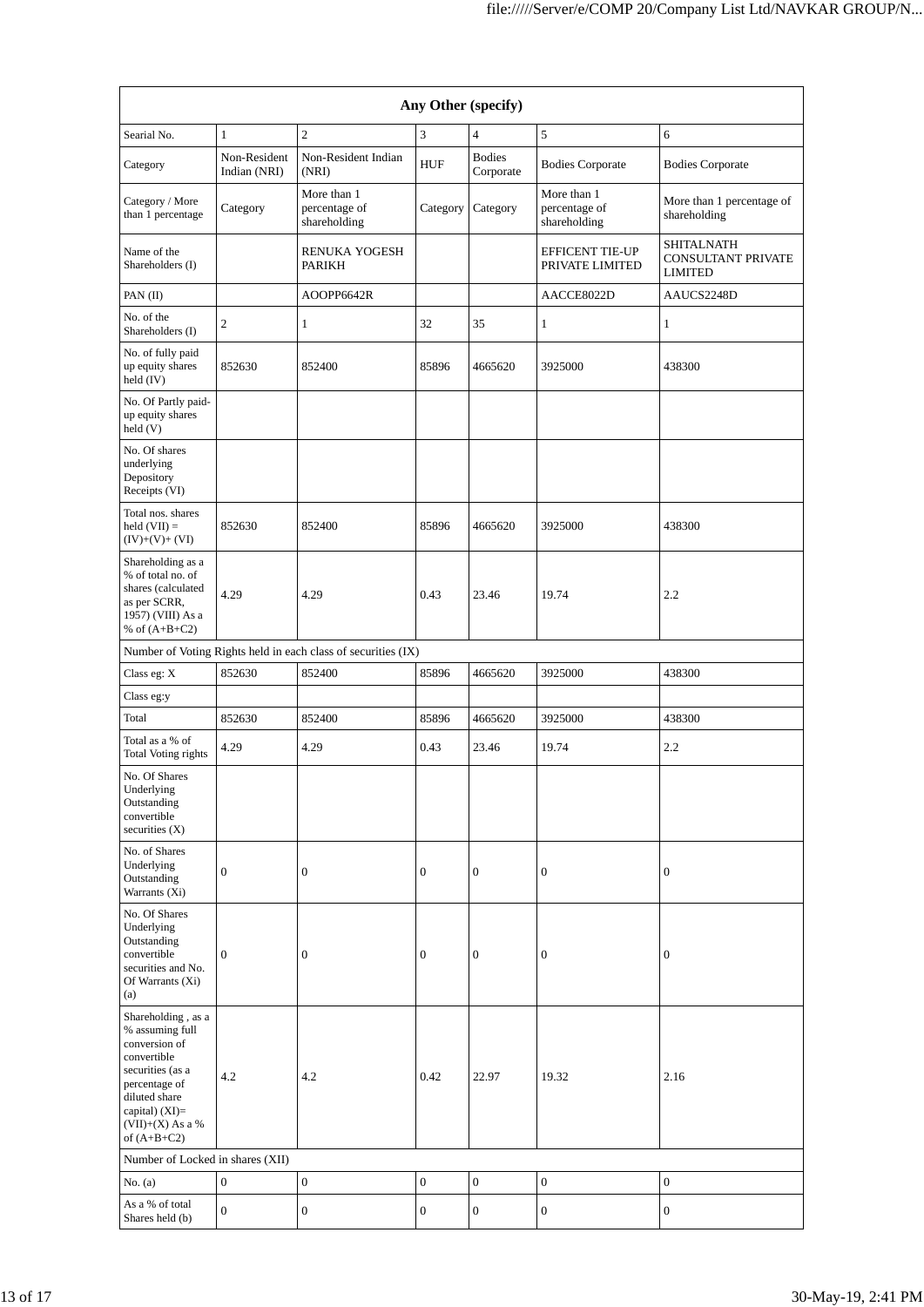| Number of equity<br>shares held in<br>dematerialized<br>form $(XIV)$ | 852630 | 852400 | 85896 | 4664620 | 3925000 | 438300 |  |
|----------------------------------------------------------------------|--------|--------|-------|---------|---------|--------|--|
| Reason for not providing PAN                                         |        |        |       |         |         |        |  |
| Reason for not<br>providing PAN                                      |        |        |       |         |         |        |  |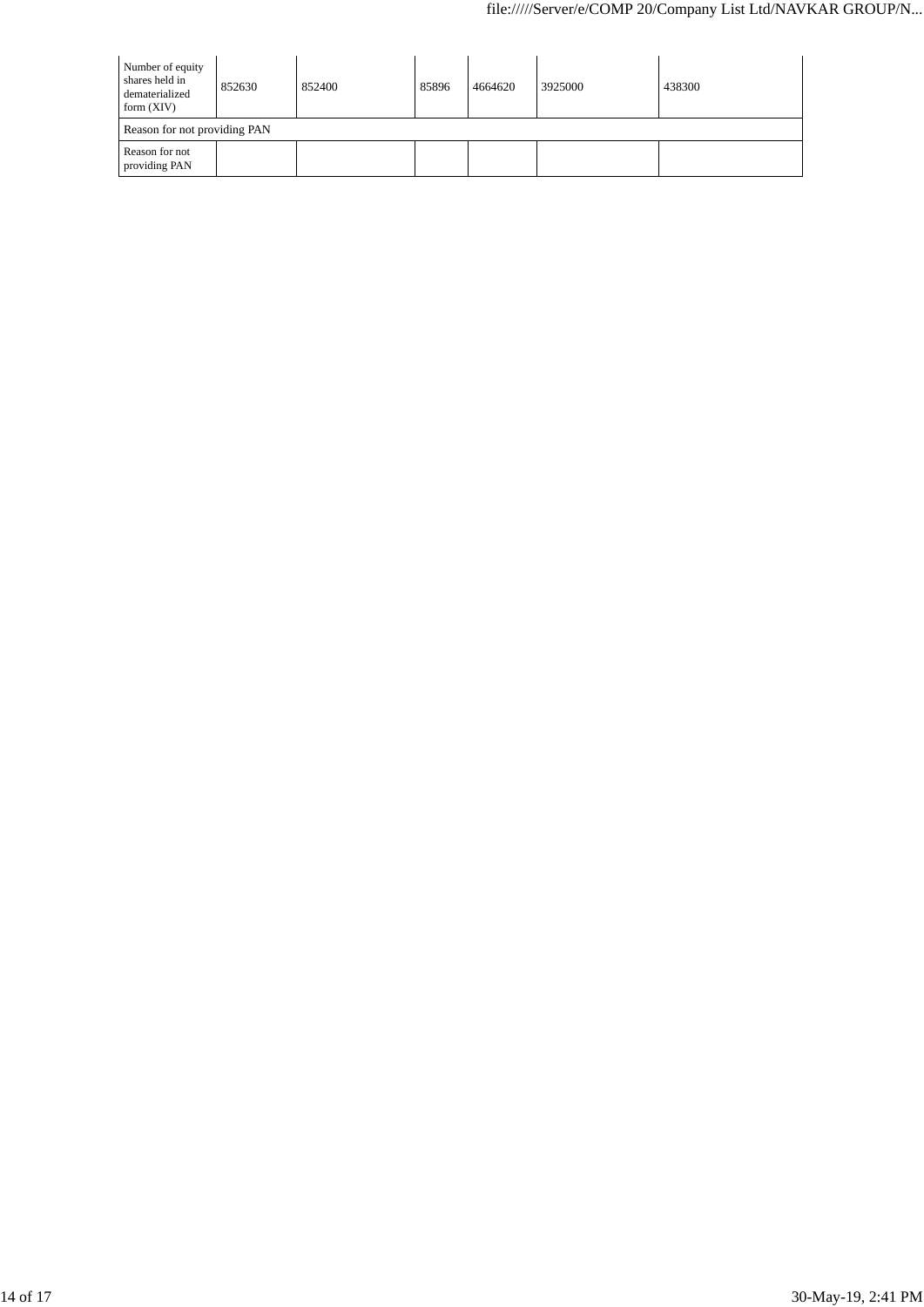| Any Other (specify)                                                                                                                                                                |                                                               |  |  |  |  |  |  |
|------------------------------------------------------------------------------------------------------------------------------------------------------------------------------------|---------------------------------------------------------------|--|--|--|--|--|--|
| Searial No.                                                                                                                                                                        |                                                               |  |  |  |  |  |  |
| Category                                                                                                                                                                           |                                                               |  |  |  |  |  |  |
| Category / More<br>than 1 percentage                                                                                                                                               |                                                               |  |  |  |  |  |  |
| Name of the<br>Shareholders (I)                                                                                                                                                    | Click here to go back                                         |  |  |  |  |  |  |
| PAN (II)                                                                                                                                                                           | Total                                                         |  |  |  |  |  |  |
| No. of the<br>Shareholders (I)                                                                                                                                                     | 69                                                            |  |  |  |  |  |  |
| No. of fully paid<br>up equity shares<br>held (IV)                                                                                                                                 | 5604146                                                       |  |  |  |  |  |  |
| No. Of Partly paid-<br>up equity shares<br>held (V)                                                                                                                                |                                                               |  |  |  |  |  |  |
| No. Of shares<br>underlying<br>Depository<br>Receipts (VI)                                                                                                                         |                                                               |  |  |  |  |  |  |
| Total nos. shares<br>held $(VII) =$<br>$(IV)+(V)+(VI)$                                                                                                                             | 5604146                                                       |  |  |  |  |  |  |
| Shareholding as a<br>% of total no. of<br>shares (calculated<br>as per SCRR,<br>1957) (VIII) As a<br>% of $(A+B+C2)$                                                               | 28.18                                                         |  |  |  |  |  |  |
|                                                                                                                                                                                    | Number of Voting Rights held in each class of securities (IX) |  |  |  |  |  |  |
| Class eg: X                                                                                                                                                                        | 5604146                                                       |  |  |  |  |  |  |
| Class eg:y                                                                                                                                                                         |                                                               |  |  |  |  |  |  |
| Total                                                                                                                                                                              | 5604146                                                       |  |  |  |  |  |  |
| Total as a % of<br>Total Voting rights                                                                                                                                             | 28.18                                                         |  |  |  |  |  |  |
| No. Of Shares<br>Underlying<br>Outstanding<br>convertible<br>securities $(X)$                                                                                                      |                                                               |  |  |  |  |  |  |
| No. of Shares<br>Underlying<br>Outstanding<br>Warrants (Xi)                                                                                                                        | $\boldsymbol{0}$                                              |  |  |  |  |  |  |
| No. Of Shares<br>Underlying<br>Outstanding<br>convertible<br>securities and No.<br>Of Warrants (Xi)<br>(a)                                                                         | $\mathbf{0}$                                                  |  |  |  |  |  |  |
| Shareholding, as a<br>% assuming full<br>conversion of<br>convertible<br>securities (as a<br>percentage of<br>diluted share<br>capital) (XI)=<br>(VII)+(X) As a %<br>of $(A+B+C2)$ | 27.59                                                         |  |  |  |  |  |  |
| Number of Locked in shares (XII)                                                                                                                                                   |                                                               |  |  |  |  |  |  |
| No. $(a)$                                                                                                                                                                          | $\boldsymbol{0}$                                              |  |  |  |  |  |  |
| As a % of total<br>Shares held (b)                                                                                                                                                 | $\boldsymbol{0}$                                              |  |  |  |  |  |  |
| Number of equity<br>shares held in<br>dematerialized<br>form (XIV)                                                                                                                 | 5603146                                                       |  |  |  |  |  |  |